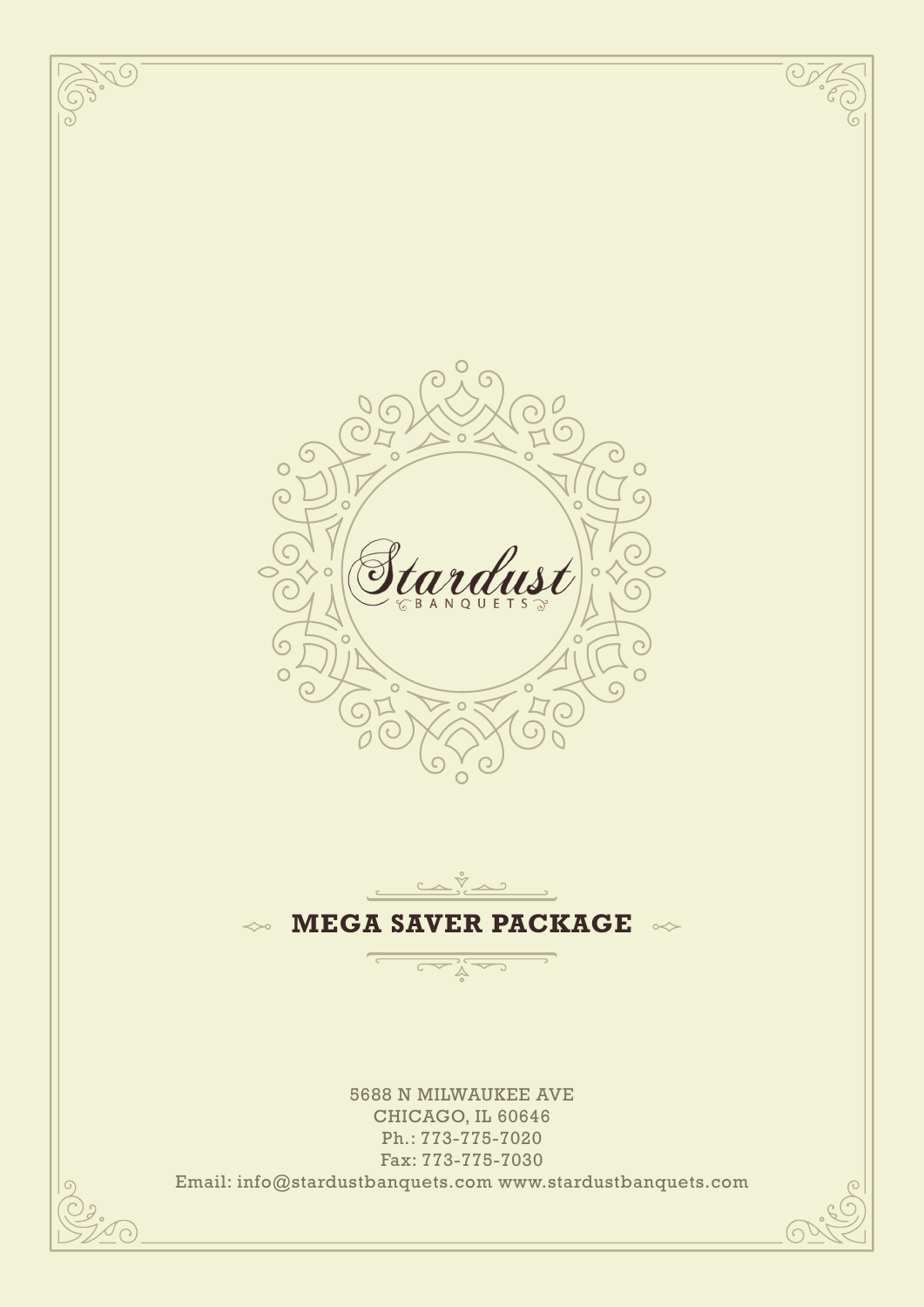

- 4 and 1/2 hours of open bar service (premium brand alcohol included)
- Wine on each table during dinner

- Family Style Dinner: Soup (choice of one), Salad (choice of one), Side Dish (choice of one), Main Entrées (choice of two), Potatoes (choice of one), Hot Vegetables (choice of one), Cold Vegetables (choice of one)

- Ice cream sundae as a dessert

- Fruit tray, coffee, tea
- Fifth Third Bank & Free Valet Parking

- Decorations: flowers, candlesticks on the main table, candles on the other tables, napkins (different colors available), box for the envelopes

- Chair covers - extra

Reservations: In order to guarantee a reservation and price for the date you have selected, it will be necessary for you to place a deposit that is non-refundable. Half (1/2) of projected cost must be paid within 60 days prior to the date of the banquet. The balance must be paid seven (7) days before the occasion based on current guarantee (we only accept cashier's checks or money order). Final count of guests has to be given 7 days prior to the party (however the minimum guaranteed is not the subject to change). At any time after signing the contract should you, for any reason, not fulfill this agreement you are responsible for any losses which Stardust Banquets incurs due to default. All deposits will be retained as liquidated damages..

If you are paying with a credit/debit card, Stardust Banquets charges 2% more for the final invoice.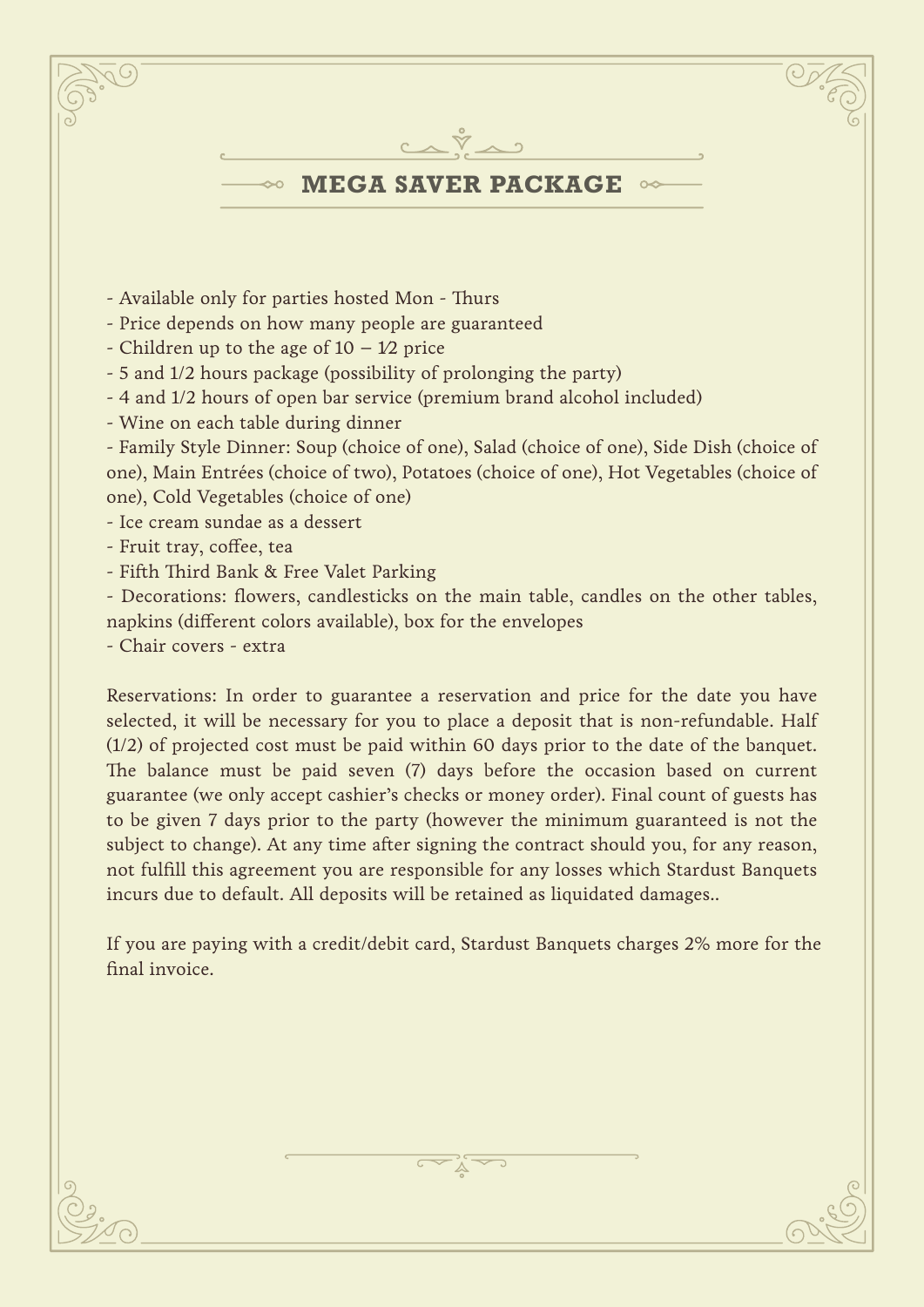# **MEGA SAVER PACKAGE**

 $C\wedge\breve{\nabla}\wedge 2$ 

### $\gg$  **SOUPS (1)**  $\ll$

- · Minestrone
- · Chicken noodle
- · Cream of broccoli
- · Cream of asparagus
- · Cream of mushroom
- · Tomato soup with rice or noodles
- · Cream of carrot
- · Cream of green peas

# $\iff$ **SALADS (1)**  $\iff$

· Garden fresh salad (dressing: choice of 2)

I

- · Greek salad
- · Italian salad
- · Caesar salad
- · Stadust salad

· Spinach & strawberry salad with nuts, raisins, and poppy seed dressing or raspberry dressing

## $\gg$  SIDE DISH (1)  $\ll$

- · Variety of pierogies
- · Potato finger dumplings
- · Silesian dumplings
- · Fettuccini alfredo
- · Mostaciolli (red sauce or meat sauce)
- · Pasta with pesto sauce
- · Pasta with marsala sauce
- · Pasta Stardust
- · Pasta with seafood

### $\leftrightarrow$  **POTATOES AND ACCOMPANIMENTS (1)**  $\leftrightarrow$

· Mashed red potatoes skin-on with garlic and spinach

- · Roasted potatoes red
- · Vesuvio style potatoes white
- · Mashed potatoes
- · Red potatoes with butter and dill
- · Buckwheat groats

# $\leftrightarrow$  **HOT VEGETABLES (1)**  $\infty$

- · Green beans almandine
- · Peas & carrots
- · Fresh carrots with olive oil & garlic
- · Fresh vegetable medley, mixed
- · Sautéed sweet cabbage
- · Corn
- · Sautéed beets
- · Broccoli in garlic butter sauce

# $\leftrightarrow$  **COLD VEGETABLES (1)**  $\leftrightarrow$

- · Cucumbers with sour cream & dill
- · Red beets with horseradish or with onion
- · Coleslaw
- · Sauerkraut
- · Red cabbage
- · Carrots with raisins and pineapple
- · Stardust special beets
- · Beets with feta cheese greek style